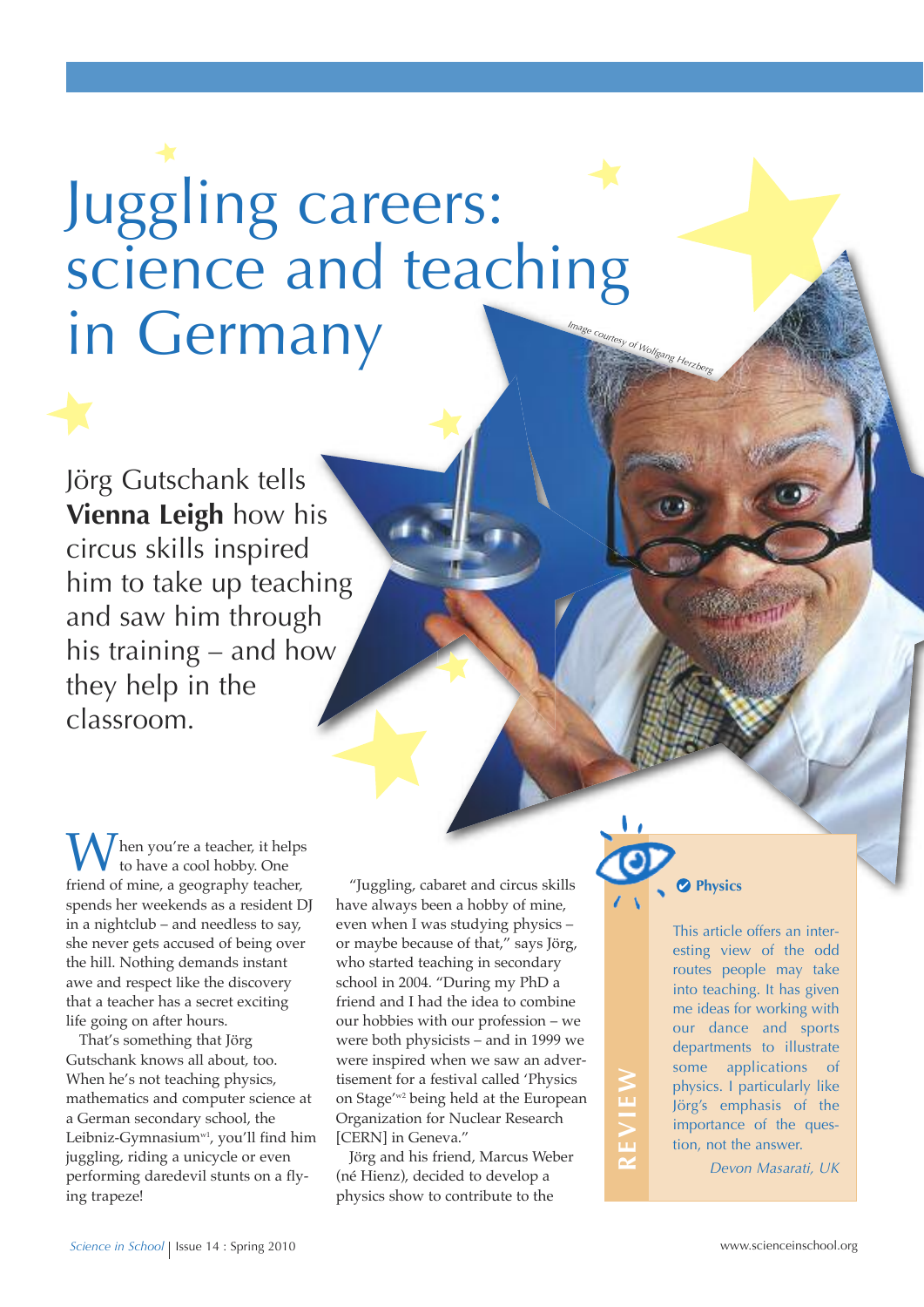## **Teacher profile**

*Image courtesy of Wolfgang Herzberg*

four-day festival, which was being held for the first time in November 2000 and comprised presentations, performances and workshops from physics educators and scientists from 22 countries. "We were thrilled that our show, 'A top, a buoy and a pingpong ball', was selected for an onstage performance at the festival," says Jörg. "It was an interactive show involving experiments on angular momentum, aerodynamics and buoyant forces."

From that moment, the pair spent days and nights preparing the show. "We wrote a script and hired a professional director for our rehearsals," remembers Jörg. "We bought equipment, planned and built experiments, and our preparations were even recorded by journalists for a television broadcast!"

The final test was the dress rehearsal at the University of Dortmund, after which they had to pack all the equipment and send it to CERN for the big event. "This first Physics on Stage festival was a great and inspiring experience," says Jörg. "I met many teachers who were eager to exchange their wonderful ideas about teaching and about physics."

The show was so successful that Jörg and Marcus went on to found Physikanten & Cow3, a company which produces and performs physics shows at science festivals, museums and schools and for companies all over Europe. Themes such as the greenhouse effect, acoustics, electricity and fire are brought to life with props, costumes and special effects. The performances are a mix of comedy, spectacular experiments and audience participation. Physikanten have appeared several times on German TV and in 2008 performed their biggest show ever, an open-air event at the Paul Scherrer Institut near Zürich.

While Marcus stayed to run the company, Jörg was inspired to follow Jörg Gutschank with his magic boxes, as a 'professor' in the Physikanten physics shows



*Images courtesy of Jörg Gutschank*

a different path. "After three brilliant years I decided that I really wanted to be a teacher, because I wanted to carry on working with people and do something useful for society, and so I applied for a scheme 'Seiteneinstieg', which allows scientists to move into teacher training," he says.

As well as his core subjects, Jörg now teaches science and robotics at his school, a German upper secondary school or *Gymnasium*. "Personally, I prefer to decide what I teach. For this reason I prefer my new subjects to the traditional subjects, physics and mathematics, since there are no official curricula for science and robotics," he says. "It's great to have this freedom of choice and I tend to pass it on to my students by having them

choose the details of what they want to do. That's only possible in subjects without an official curriculum."

This means that Jörg and his colleagues have the chance to set up and plan special projects, which is where his creative edge comes in useful again. "My first project was about toys, and it was great fun to combine my ideas with those of my 5th and 6th year pupils [aged 10-12]," he says. "We built little rockets, a boat with a steam engine, and a geyser. Some pupils wanted their hamster to produce electricity with a generator from a bicycle – but for the sake of the hamster, we had only one short session of five minutes doing that!

"In another project, the children had to find out things about their